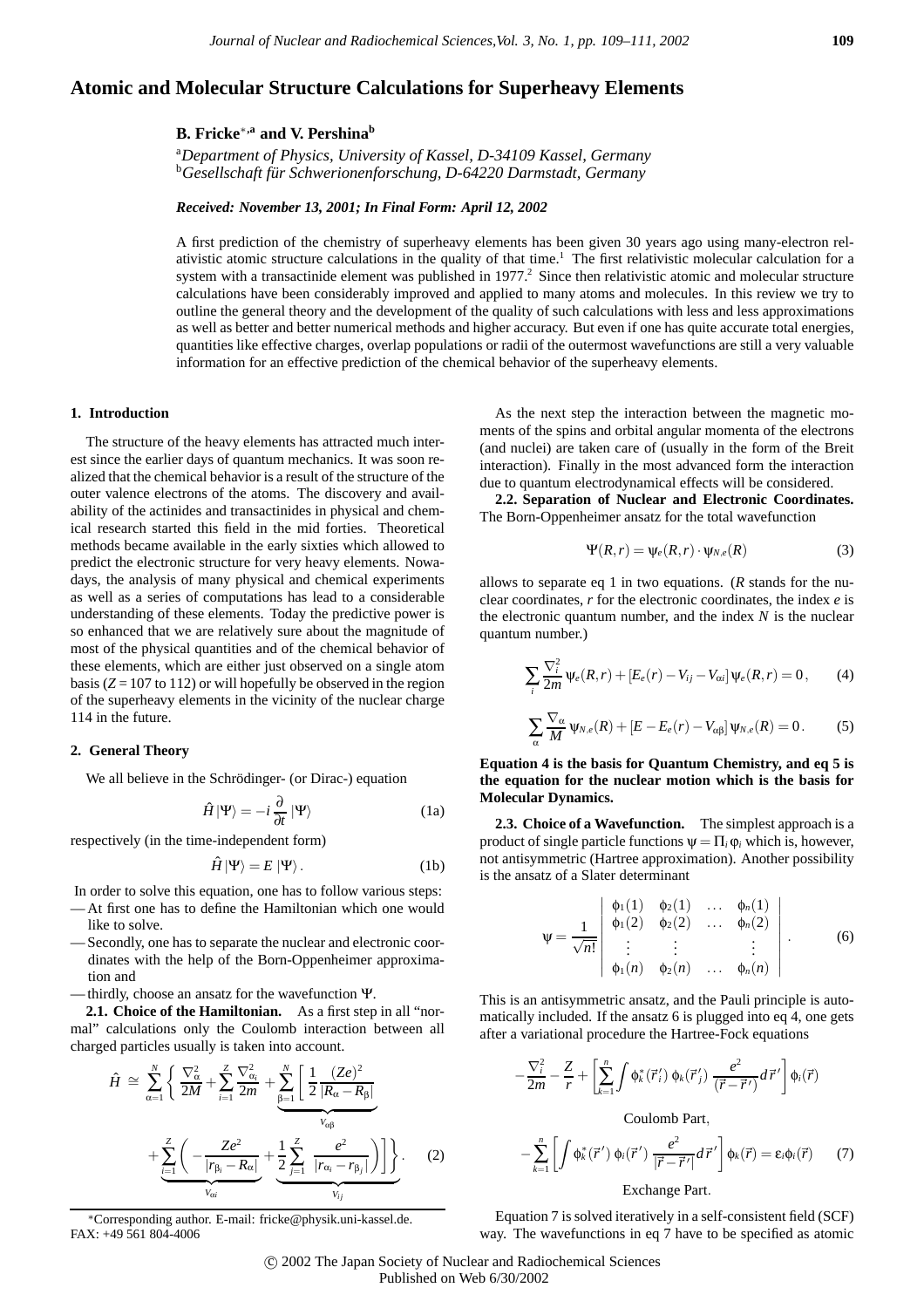**TABLE 1: Results from atomic structure calculations for the elements 104–108.**

| Property                                             | Rf             |            | Db             | Sg             | Bh               | Hs               |  |
|------------------------------------------------------|----------------|------------|----------------|----------------|------------------|------------------|--|
|                                                      | MCDF           | CCSD       |                |                |                  |                  |  |
| Ground state                                         | $6d7s^27p$     | $6d^27s^2$ | $6d^{3}7s^{2}$ | $6d^{4}7s^{2}$ | $6d^{5}7s^{2}$   | $6d^{6}7s^{2}$   |  |
|                                                      |                |            |                |                | $(90\%)$         | $(91\%)$         |  |
| Excited state                                        | $6d^{2}7s^{2}$ | $6d7s^27p$ | $6d^27s^27p$   | $6d^37s^27p$   | $6d^{4}7s^{2}7p$ | $6d^{5}7s^{2}7p$ |  |
| Excitation energy $/eV$                              | 0.5            | 0.3        | 1.9            | 1.64           | 0.79             | 0.63             |  |
| Ionization energy / eV                               | 6.5            | 6.01       | 6.89           | 7.10           | 7.7              | 7.6              |  |
| $\Gamma$ the references see table $2$ in Performed 2 |                |            |                |                |                  |                  |  |

For the references see table 2 in Reference 3.

orbitals (AO) in case of an atom or molecular orbitals (MO) in case of a molecule, which themselves are usually constructed in a linear combination of atomic orbitals (LCAO)

$$
\phi_k = \sum_{i=1}^n c_{ik} \chi_i \; .
$$

The resulting matrix equations with the coefficient matrix *c*, the overlap matrix  $S$  and the Fock matrix  $F$  are often called Roothaan LCAO-MO-SCF method

$$
\underline{F}\underline{c}=E\underline{S}\underline{c}.
$$

These equations are the basis for most practical computational methods in Quantum Chemistry.

**2.4. Choice of a Basis Set.** In all of these calculations usually the single particle wavefunctions φ*<sup>i</sup>* are expanded in either Gaussian-type orbitals (GTO)

$$
\chi_{uvw} = N x^u y^v z^w \exp(-\alpha r^2)
$$

where  $u$ ,  $v$ ,  $w$  are the non-negative integers and  $\alpha$  is the positive orbital exponent, or

Slater-type orbitals (STO)

$$
\chi_{nlm}(r,\theta,\varphi)=N\cdot r^{n^*-1}\,\exp(-\frac{Z^*}{n^*}\,\frac{r}{a_0})\,Y_{lm}(\theta,\varphi)
$$

which do not represent the inner orbitals well because they do not have the right number of nodes, or numerical atomic orbitals which are generated from numerical atomic structure calculations. These orbitals have the correct number of nodes and show a correct asymptotic behavior.

**2.5. Correlation Energy.** The problem is that Hartree-Fock takes into account the interelectronic repulsion only in an average way. To account for this deficiency one has to include the so-called "correlation energy". There are various methods to account for this:

One possible method is the configuration interaction (CI). Here (in principle) every Slater determinant  $\Psi_k$  which can be constructed from the occupied and unoccupied Hartree-Fock orbitals contributes to the total wavefunction

$$
\Psi = \sum_{k=1}^{\infty} c_k \Psi_k.
$$

Depending on the fact if only single (S), double (D), triple (T), etc. excited configurations are included, the method is called CIS, CISD, CISDT, etc.

In the multi-configuration self-consistent field (MCSCF) method a limited number of configuration state functions are used, but not only the expansion coefficients  $c_k$  are determined. In addition, the single particle wavefunctions  $\phi_u$  which construct the Slater determinants  $\psi_k$  are optimized.

Another possibility to treat correlation is the many-body perturbation theory (MBPT). In the Møller-Plesset theory (MP) the Hamiltonian is split into the unperturbed Hartree-Fock operator  $H^{(0)}$  and the perturbed rest  $H^{(\tilde{1})}$ 

$$
\hat{H} = \hat{H}^{(0)} + \hat{H}^{(1)}.
$$

The most sophisticated description is the coupled-cluster (CC) theory. Other typical quantum chemical methods are e.g. the zero differential overlap approximation, NDDO, CNDO, or any kind of Hückel approximation including the extended Hückel theory. All these methods shall not be discussed here.

**2.6. Density Functional Approach.** Slater had the idea to use the exchange term in the Hartree-Fock equations as an effective potential. The exchange of a free electron gas is given as  $(\alpha = 1).$ 

$$
V_{X_\alpha}=-3\alpha(3\rho/8\pi)^{1/3}
$$

,

where  $\alpha$  is an adjustable parameter, and *X* refers to the exchange. Thus the one-electron energies and wavefunctions are determined by solving

$$
\left(-\nabla^2+V_c+V_{X_{\alpha}}\right)\,\phi_i=\varepsilon_i\,\phi_i\;.
$$

In principle, this method is also exact. It is based on the Hohenberg-Kohn theorem which shows that the ground state density *n* corresponds uniquely to a given external potential. In general the total energy of a system is

$$
\mathcal{E}[n] = T[n] + \mathcal{E}^{ext}[n] + \mathcal{E}^{h}[n] + \mathcal{E}^{xc}[n] + E_{\alpha\beta} ,
$$

where  $T[n]$  is the kinetic energy,  $\mathcal{E}^{ext}[n]$  the electron-nucleus interaction,  $\mathcal{E}^h[n]$  the direct electron-electron interaction,  $\mathcal{E}^{xc}[n]$ the exchange-correlation part of the electron-electron interaction and *E*αβ the nucleus-nucleus interaction energy. The problem with this method is that one does not know the exact  $\mathcal{E}^{xc}[n]$ , but only approximations.

## **3. Relativistic Atomic Calculations**

First relativistic atomic structure calculations for atoms became available at the end of the 60s. They led to a first qualitative discussion of the structure of the valence electrons in very heavy elements. However, the quality of these results was only of limited overall predictive power. Later, the development of high-speed computers as well as relativistic atomic codes made it possible to approach the goal of an improved understanding of these very heavy elements with  $Z \ge 100$ . A summary is given in the review Reference 3.

An example for these calculations is presented in Table 1 which summarizes atomic structure calculations for the elements 104–108.

## **4. Relativistic Molecular Calculations**

A new period in the study of elements started when it became possible to perform calculations of small molecules which contain one or more atoms with a charge number above  $Z = 100$ . To our knowledge, the first application with the newly developed discrete variational method was a calculation of  $(110)F_6$  in 1978.13 In the 80s this method has been extended considerably. During the last years, calculations of improved wave functions became possible even for more complex molecules. Since then a relatively large number of already complex molecules of all elements have been calculated. In order to compare the quality of the various methods and approximations discussed here one should compare those for the same molecule. Unfortunately,